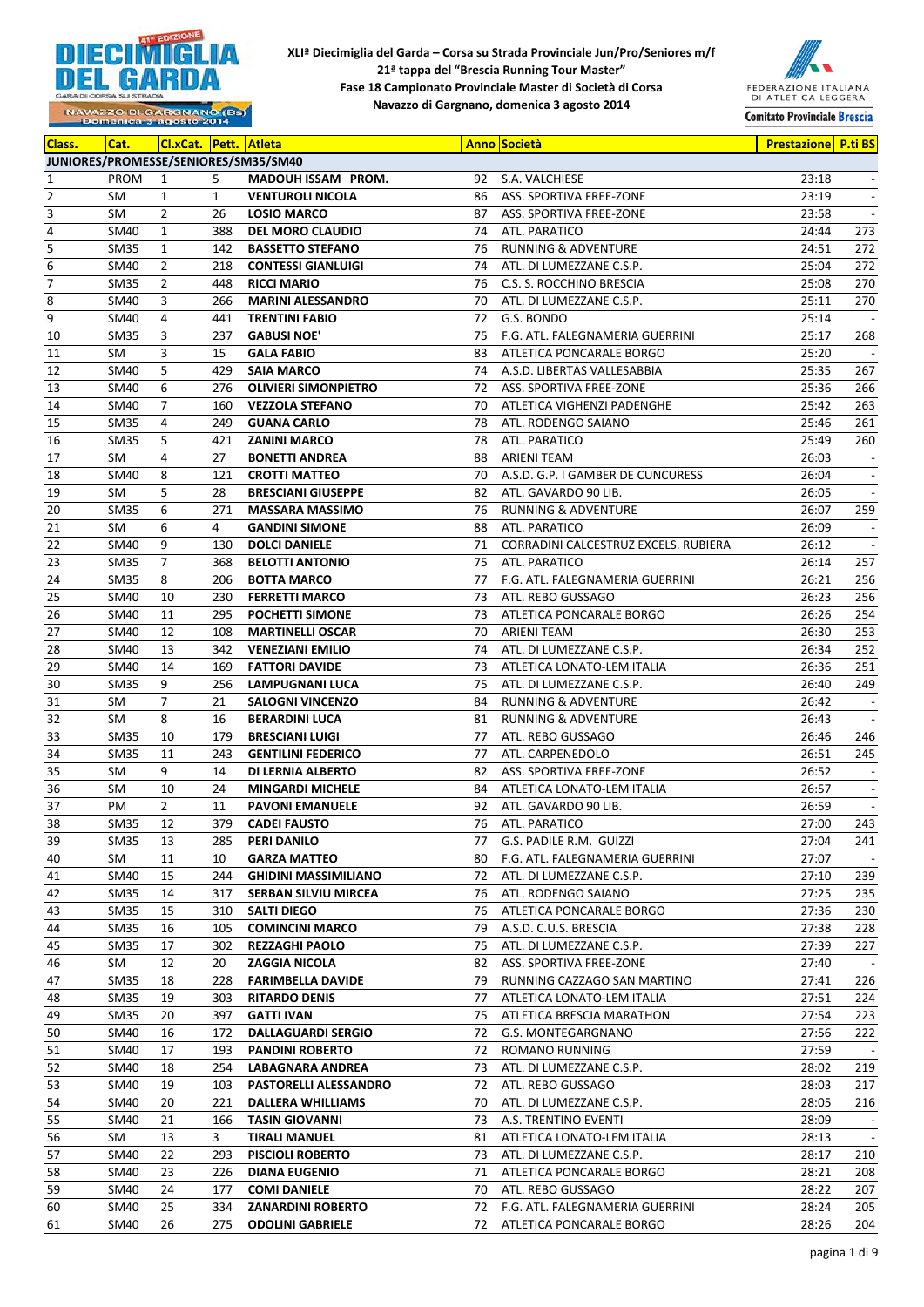



| Class. | Cat.        | Cl.xCat. Pett. Atleta |     |                             |    | <b>Anno Società</b>             | Prestazione P.ti BS |                          |
|--------|-------------|-----------------------|-----|-----------------------------|----|---------------------------------|---------------------|--------------------------|
| 62     | <b>SM35</b> | 21                    | 183 | <b>FENOLI FRANCO</b>        | 79 | S.A. VALCHIESE                  | 28:27               | $\overline{\phantom{a}}$ |
| 63     | <b>SM40</b> | 27                    | 197 | <b>MOGLIA ANGELO</b>        | 70 | ARIENI TEAM                     | 28:29               | 202                      |
| 64     | SM40        | 28                    | 214 | <b>CENINI ALESSANDRO</b>    | 73 | ATL. REBO GUSSAGO               | 28:30               | 201                      |
| 65     | SM          | 14                    | 25  | <b>BARBERA WILLIAM</b>      | 85 | A.S.D. MARATHON CLUB TAORMINA   | 28:32               | $\overline{\phantom{a}}$ |
| 66     | JM          | $\mathbf{1}$          | 12  | <b>BETTINI NICOLA</b>       | 95 | G.S. MONTEGARGNANO              | 28:33               | $\overline{\phantom{a}}$ |
| 67     | SM40        | 29                    | 153 | <b>LONATI FRANCESCO</b>     | 74 | ATLETICA VIGHENZI PADENGHE      | 28:36               | 196                      |
| 68     | SM40        | 30                    | 147 | <b>ALDI GIOVANNI</b>        | 71 | RUNNING CAZZAGO SAN MARTINO     | 28:38               | 193                      |
| 69     | SM          | 15                    | 23  | <b>MELONI GIACOMO</b>       | 83 | ATLETICA VIGHENZI PADENGHE      | 28:40               | $\sim$                   |
| 70     | <b>SM35</b> | 22                    | 104 | <b>BALDASSARI MASSIMO</b>   | 75 | ARIENI TEAM                     | 28:42               | 189                      |
| 71     | <b>SM35</b> | 23                    | 222 | DALO' MASSIMILIANO          | 78 | GARDA RUNNING A.S.D.            | 28:55               | 187                      |
| 72     | <b>SM35</b> | 24                    | 233 | <b>FLORIS ANTONIO</b>       | 76 | ORATORIO ROE'VOLCIANO           | 28:59               | 185                      |
| 73     | SM40        | 31                    | 154 | <b>BINETTI MARCO</b>        | 72 | ATLETICA CONCESIO 2009          | 29:02               | 184                      |
| 74     | <b>SM35</b> | 25                    | 138 | <b>ACERBI DANIEL</b>        | 75 | ESC. SSD SRL EUROPA SC          | 29:04               | 182                      |
| 75     | SM40        | 32                    | 318 | <b>SEMINATI CELSO</b>       | 70 | ATL. REBO GUSSAGO               | 29:06               | 181                      |
| 76     | SM40        | 33                    | 399 | <b>GHIDINI MASSIMO</b>      | 70 | ATLETICA BRESCIA MARATHON       | 29:08               | 179                      |
| 77     | <b>SM35</b> | 26                    | 211 | <b>CASTAGNA ALBERTO</b>     | 76 | ASS. SPORTIVA FREE-ZONE         | 29:11               | 177                      |
| 78     | SM          | 16                    | 8   | <b>DIOTTI DAVIDE</b>        | 85 | ATLETICA BRESCIA MARATHON       | 29:12               | $\sim$                   |
| 79     | SM          | 17                    | 17  | <b>DABRAZZI NICOLA</b>      | 84 | ATLETICA BRESCIA MARATHON       | 29:13               |                          |
| 80     | SM40        | 34                    | 362 | <b>ALLIEVI OMAR</b>         | 74 | ATL. PARATICO                   | 29:14               | 177                      |
| 81     | SM40        | 35                    | 152 | <b>VEZZOLA VALERIO</b>      | 74 | ATLETICA VIGHENZI PADENGHE      | 29:16               | 175                      |
| 82     | SM40        | 36                    | 190 | <b>LESIZZA PAOLO</b>        | 70 | G.P. ARCI GOODWIN               | 29:17               | $\overline{\phantom{a}}$ |
| 83     | SM          | 18                    | 415 | <b>RONCOLI PAOLO</b>        | 80 | ATLETICA BRESCIA MARATHON       | 29:26               | $\blacksquare$           |
| 84     | <b>SM35</b> | 28                    | 283 | <b>PELIZZARI ENRICO</b>     | 78 | ORATORIO ROE'VOLCIANO           | 29:36               | 165                      |
| 85     | <b>SM35</b> | 27                    | 174 | <b>PISANO ROMUALDO</b>      | 79 | G.S. MONTEGARGNANO              | 29:52               | 154                      |
| 86     | SM          | 19                    | 19  | <b>ANNIBALE SALVATORE</b>   | 91 | ATLETICA VIGHENZI PADENGHE      | 29:55               | $\sim$                   |
| 87     | <b>SM35</b> | 29                    | 407 | <b>NEMBER OSCAR</b>         | 78 | ATLETICA BRESCIA MARATHON       | 30:13               | 151                      |
| 88     | <b>SM35</b> | 30                    | 282 | PASQUALI TIZIANO            | 77 | ATLETICA PONCARALE BORGO        | 30:15               | 149                      |
| 89     | PM          | 3                     | 22  | <b>GUALENI DANIELE</b>      | 92 | ATLETICA VIGHENZI PADENGHE      | 30:16               | $\overline{\phantom{a}}$ |
| 90     | SM          | 20                    | 414 | <b>NOVAGLIO GIOVANNI</b>    | 86 | ATLETICA BRESCIA MARATHON       | 30:17               | $\overline{\phantom{a}}$ |
| 91     | SM40        | 37                    | 371 | <b>BERTAZZOLI MARCO</b>     | 73 | ATL. PARATICO                   | 30:18               | 148                      |
| 92     | <b>SM35</b> | 31                    | 297 | <b>RABAIOLI NATALE</b>      | 75 | ATL. DI LUMEZZANE C.S.P.        | 30:19               | 146                      |
| 93     | SM40        | 38                    | 195 | <b>BONI DAVIDE</b>          | 74 | G.S. S. ANGELA AVIS DESENZANO   | 30:30               | 141                      |
| 94     | <b>SM35</b> | 32                    | 366 | <b>BARBA MARIO</b>          | 77 | A.S.D. ATL. BEDIZZOLE           | 30:31               | 139                      |
| 95     | <b>SM40</b> | 39                    | 387 | <b>DAFFI ANDREA</b>         | 72 | ATLETICA BRESCIA MARATHON       | 30:32               | 139                      |
| 96     | SM40        | 40                    | 180 | <b>POLES FABIO</b>          | 74 | ATL. REBO GUSSAGO               | 30:33               | 137                      |
| 97     | <b>SM35</b> | 33                    | 346 | <b>TURINA MASSIMILIANO</b>  | 75 | RUNNERS SALO'                   | 30:34               | 135                      |
| 98     | <b>SM35</b> | 34                    | 324 | <b>TAVELLI FABIO</b>        | 77 | ATL. DI LUMEZZANE C.S.P.        | 30:35               | 133                      |
| 99     | SM40        | 41                    | 140 | <b>ALFANO GIUSEPPE</b>      | 72 | ATLETICA VIGHENZI PADENGHE      | 30:39               | 132                      |
| 100    | <b>SM35</b> | 35                    | 284 | PELLEGRINI ALBERTO          | 75 | ORATORIO ROE'VOLCIANO           | 30:44               | 131                      |
| 101    | SM35        | 36                    | 272 | <b>MASSARDI LUCA</b>        | 75 | <b>RUNNING &amp; ADVENTURE</b>  | 30:58               | 124                      |
| 102    | SM40        | 42                    | 393 | <b>FORESTI DAVIDE</b>       | 74 | ATL. PARATICO                   | 31:03               | 122                      |
| 103    | <b>SM35</b> | 37                    | 319 | <b>SERRANO' LUCA</b>        | 77 | ATLETICA PONCARALE BORGO        | 31:09               | 121                      |
| 104    | SM35        | 38                    | 307 | <b>ROSSINI IVANO</b>        | 76 | <b>RUNNERS SALO'</b>            | 31:14               | 118                      |
| 105    | SM          | 21                    | 18  | ALBERTI NICOLA              | 80 | ATLETICA VIGHENZI PADENGHE      | 31:21               | $\overline{\phantom{a}}$ |
| 106    | SM40        | 43                    | 148 | <b>BESIO FABIANO</b>        | 71 | ATLETICA LONATO-LEM ITALIA      | 31:26               | 112                      |
| 107    | SM40        | 44                    | 402 | <b>GUARNERI MICHELE</b>     | 71 | ATLETICA BRESCIA MARATHON       | 31:29               | 110                      |
| 108    | SM35        | 39                    | 419 | <b>STAURENGHI ANGELO</b>    | 76 | ATLETICA BRESCIA MARATHON       | 31:41               | 105                      |
| 109    | SM35        | 40                    | 330 | <b>ZILIOLI IVAN</b>         | 76 | F.G. ATL. FALEGNAMERIA GUERRINI | 31:42               | 104                      |
| 110    | SM35        | 41                    | 278 | <b>PACCHIONI MATTEO</b>     | 76 | ATL. GAVARDO 90 LIB.            | 31:43               | 103                      |
| 111    | SM35        | 42                    | 213 | <b>CAVALLI ANDREA</b>       | 75 | F.G. ATL. FALEGNAMERIA GUERRINI | 31:46               | 101                      |
| 112    | SM40        | 45                    | 359 | <b>NOVELLI ORAZIO</b>       | 74 | G.S. MONTEGARGNANO              | 31:51               | 99                       |
| 113    | SM35        | 43                    | 394 | <b>FRETI MAURO</b>          | 79 | ATL. PARATICO                   | 32:00               | 97                       |
| 114    | SM35        | 44                    | 242 | <b>GAVIZZOLI ALESSANDRO</b> | 75 | ATLETICA PONCARALE BORGO        | 32:53               | 83                       |
| 115    | SM40        | 46                    | 168 | <b>BORTOLOTTI NICO</b>      | 71 | G.S. MONTEGARGNANO              | 33:01               | 80                       |
| 116    | SM40        | 47                    | 409 | <b>REBOLLINI MASSIMO</b>    | 72 | ATLETICA BRESCIA MARATHON       | 33:02               | 79                       |
| 117    | SM40        | 48                    | 401 | <b>GOFFI MARCO</b>          | 73 | ATLETICA BRESCIA MARATHON       | 33:37               | 70                       |
| 118    | SM40        | 49                    | 173 | <b>BELTRAME MIRCO</b>       | 73 | G.S. MONTEGARGNANO              | 34:31               | 55                       |
| 119    | SM          | 22                    | 6   | <b>MOLENDI ANDREA</b>       | 88 | ATL. PARATICO                   | 34:35               | $\overline{\phantom{a}}$ |
| 120    | SM40        | 50                    | 192 | <b>BONAGLIA MARCO</b>       | 74 | ATL. REBO GUSSAGO               | 34:39               | 51                       |
| 121    | SM35        | 45                    | 426 | <b>RACCAGNI LORENZO</b>     | 77 | ATL. PARATICO                   | 34:59               | 48                       |
| 122    | SM40        | 51                    | 209 | <b>BRESCIANI OSVALDO</b>    | 73 | ORATORIO ROE'VOLCIANO           | 35:03               | 45                       |
| 123    | SM40        | 52                    | 199 | <b>BONETTI ANDREA</b>       | 73 | ORATORIO ROE'VOLCIANO           | 35:48               | 38                       |
|        |             |                       |     |                             |    |                                 |                     |                          |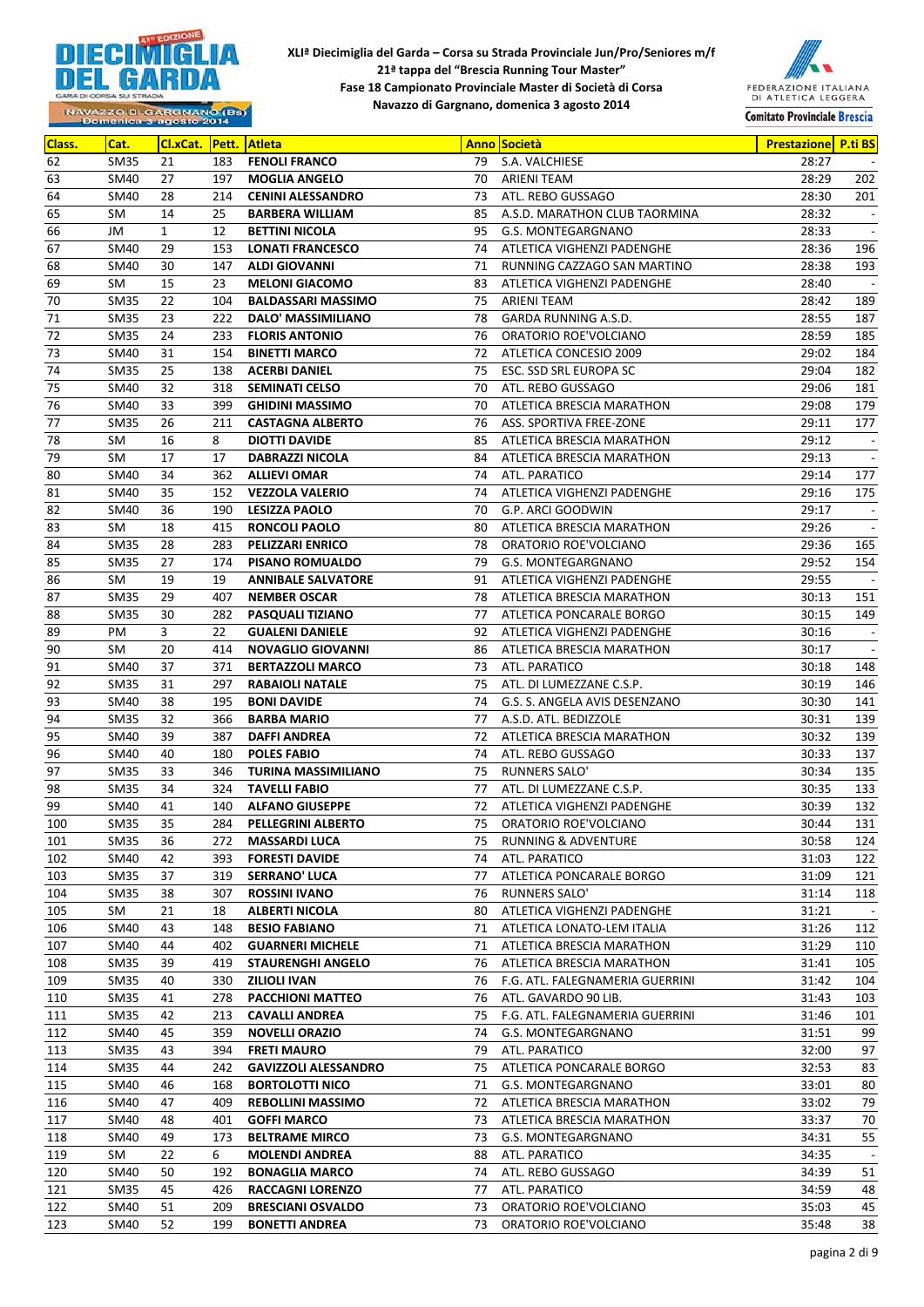



NAVAZZO DI GARGNANO (BS)

| <b>Class.</b> | Cat.        | <b>ICI.xCat. Pett. Atleta</b> |     |                       |     | <b>Anno Società</b>      | <b>Prestazionel P.ti BS</b> |    |
|---------------|-------------|-------------------------------|-----|-----------------------|-----|--------------------------|-----------------------------|----|
| 124           | SM35        | 46                            | 290 | <b>PINTO PIETRO</b>   | 78  | G.S. PADILE R.M. GUIZZI  | 37:17                       | 22 |
| 125           | SM40        | -53                           | 420 | <b>UBERTI ANGELO</b>  | 74  | ATL. PARATICO            | 37:35                       | 17 |
| 126           | SM40        | 54                            | 301 | <b>RAGAZZOLI LUCA</b> | 72. | ASS. SPORTIVA FREE-ZONE  | 37:48                       | 16 |
| 127           | <b>SM35</b> | 47                            | 215 | <b>MANDALA' MARCO</b> |     | ATL. DI LUMEZZANE C.S.P. | 38:52                       | 11 |

|                | SM45/SM45/SM50 |                |     |                               |    |                                 |       |                          |
|----------------|----------------|----------------|-----|-------------------------------|----|---------------------------------|-------|--------------------------|
| 1              | SM50           | 1              | 452 | <b>AMATI CLAUDIO</b>          | 60 | ATL. VALLI BERGAMASCHE LEFFE    | 25:26 | $\overline{\phantom{a}}$ |
| 2              | SM45           | 1              | 294 | <b>PREMOLI MARCO</b>          | 66 | ATHLETIC TEAM SEGGIANO          | 25:27 | $\overline{\phantom{a}}$ |
| 3              | SM45           | $\overline{2}$ | 111 | <b>BRESCIANI GIORGIO</b>      | 66 | C.S. S. ROCCHINO BRESCIA        | 25:31 | 272                      |
| $\sqrt{4}$     | SM45           | 3              | 404 | <b>MACRI LORENZO</b>          | 68 | ATL. PARATICO                   | 25:39 | 269                      |
| 5              | SM50           | $\overline{2}$ | 348 | <b>TOMASONI PAOLO</b>         | 63 | ATL. DI LUMEZZANE C.S.P.        | 25:42 | 272                      |
| 6              | <b>SM55</b>    | $\mathbf{1}$   | 434 | <b>BUSI MARCO</b>             | 58 | ATLETICA MARATHON ALMENNO       | 26:08 | $\overline{\phantom{a}}$ |
| $\overline{7}$ | SM45           | 4              | 329 | <b>ZOBBIO LIONELLO</b>        | 68 | ATLETICA LONATO-LEM ITALIA      | 26:13 | 263                      |
| 8              | SM50           | 3              | 178 | LAVAGNINI GIAMBATTISTA        | 63 | ATL. REBO GUSSAGO               | 26:25 | 263                      |
| 9              | SM50           | 4              | 248 | <b>GRASSI GIANLUCA</b>        | 62 | C.T.L. 3 ATLETICA               | 26:32 | $\sim$                   |
| 10             | SM45           | 5              | 132 | <b>DELAI GIUSEPPE</b>         | 67 | G.P. FELTER SPORT PUEGNAGO      | 26:42 | 253                      |
| 11             | SM50           | 5              | 238 | <b>GALEAZZI MASSIMO</b>       | 63 | ATL. GAVARDO 90 LIB.            | 26:43 | 255                      |
| 12             | SM45           | 6              | 136 | <b>PISTIS GIOVANNI</b>        | 66 | A.S.D. RUNNERS BERGAMO          | 26:51 | $\sim$                   |
| 13             | SM45           | 7              | 338 | <b>VITALE LUCA</b>            | 65 | ARIENI TEAM                     | 26:58 | 249                      |
| 14             | SM45           | 8              | 162 | <b>ZANELLI CRISTIAN</b>       | 69 | ATLETICA VIGHENZI PADENGHE      | 27:01 | 247                      |
| 15             | SM45           | 9              | 340 | <b>VERTUA SERGIO</b>          | 67 | ATL. REBO GUSSAGO               | 27:06 | 244                      |
| 16             | <b>SM55</b>    | $\overline{2}$ | 202 | <b>ANTONELLI GIANFRANCO</b>   | 57 | ATL. DI LUMEZZANE C.S.P.        | 27:08 | 272                      |
| 17             | SM45           | 10             | 134 | <b>BANDERA ROBERTO</b>        | 65 | RUNNING CAZZAGO SAN MARTINO     | 27:13 | 241                      |
| 18             | SM55           | 3              | 207 | <b>BOVEGNO LORENZO</b>        | 55 | ATL. DI LUMEZZANE C.S.P.        | 27:16 | 269                      |
| 19             | SM50           | 6              | 118 | <b>ARNESE MARCO</b>           | 61 | G.S. GALIMBERTI V.V.F. MILANO   | 27:18 | $\sim$                   |
| 20             | SM50           | $\overline{7}$ | 351 | <b>AGOSTINI ROBERTO</b>       | 64 | POL. DI BIONE                   | 27:27 | 242                      |
| 21             | <b>SM55</b>    | 4              | 416 | <b>PEDRALI ENRICO</b>         | 59 | ATLETICA BRESCIA MARATHON       | 27:30 | 265                      |
| 22             | SM45           | 11             | 185 | <b>PANELATTI LUCA</b>         | 67 | S.A. VALCHIESE                  | 27:31 | $\sim$                   |
| 23             | SM45           | 12             | 263 | <b>MURARI MAURIZIO</b>        | 65 | ATL. DI LUMEZZANE C.S.P.        | 27:32 | 236                      |
| 24             | SM50           | 8              | 326 | <b>ZUCCHINI ROBERTO</b>       | 63 | ATL. DI LUMEZZANE C.S.P.        | 27:33 | 239                      |
| 25             | <b>SM55</b>    | 5              | 246 | <b>GILBERTI PIERANGELO</b>    | 59 | RUNNING CAZZAGO SAN MARTINO     | 27:38 | 261                      |
| 26             | SM50           | 9              | 204 | <b>BONTEMPI TIZIANO</b>       | 61 | ARIENI TEAM                     | 27:48 | 233                      |
| 27             | SM55           | 6              | 356 | <b>VILLA MARIO</b>            | 58 | MONZA MARATHON TEAM - A.S.D.    | 27:52 | $\sim$                   |
| 28             | SM45           | 13             | 375 | <b>BONACQUISTI ANGELO</b>     | 66 | ATL. PARATICO                   | 27:55 | 226                      |
| 29             | <b>SM55</b>    | $7^{\circ}$    | 107 | <b>COSTA FORTUANATO</b>       | 59 | ARIENI TEAM                     | 28:01 | 250                      |
| 30             | SM45           | 14             | 150 | <b>MICHELI FABRIZIO</b>       | 65 | ATL. GAVARDO 90 LIB.            | 28:02 | 223                      |
| 31             | SM45           | 15             | 270 | <b>MARZOLI MAURIZIO</b>       | 67 | <b>RUNNING &amp; ADVENTURE</b>  | 28:03 | 221                      |
| 32             | <b>SM55</b>    | 8              | 357 | <b>MININNO GIUSEPPE</b>       | 56 | G.S. SAN DAMIANESE              | 28:07 | $\sim$                   |
| 33             | SM45           | 16             | 229 | <b>FEDERICI NICOLA</b>        | 65 | ATL. RODENGO SAIANO             | 28:08 | 218                      |
| 34             | SM45           | 17             | 433 | <b>VENTURELLI MARIO</b>       | 65 | G.S. MONTEGARGNANO              | 28:11 | 217                      |
| 35             | SM45           | 18             | 300 | <b>RADOGNA NICOLA</b>         | 66 | ATL. RODENGO SAIANO             | 28:12 | 216                      |
| 36             | SM45           | 19             | 241 | <b>GATTI MIRKO</b>            | 68 | RUNNING CAZZAGO SAN MARTINO     | 28:14 | 215                      |
| 37             | SM50           | 10             | 365 | <b>BAINI RANIERI</b>          | 61 | ATLETICA BRESCIA MARATHON       | 28:16 | 217                      |
| 38             | SM45           | 20             | 364 | <b>ARCHETTI MASSIMILIANO</b>  | 68 | ATL. PARATICO                   | 28:18 | 212                      |
| 39             | SM50           | 11             | 439 | <b>VIANI PIETRO</b>           | 63 | ATL. GAVARDO 90 LIB.            | 28:24 | 212                      |
| 40             | SM45           | 21             | 224 | <b>MONDOLO IVAN</b>           | 69 | ATL. REBO GUSSAGO               | 28:27 | 206                      |
| 41             | SM50           | 12             | 328 | <b>ZORZI PAOLO</b>            | 63 | ATL. DI LUMEZZANE C.S.P.        | 28:31 | 206                      |
| 42             | SM45           | 22             | 339 | <b>VERZELETTI ENRICO</b>      | 69 | G.S. PADILE R.M. GUIZZI         | 28:33 | 202                      |
| 43             | <b>SM50</b>    | 13             | 390 | <b>FACCHINI MARINO</b>        | 64 | ATL. PARATICO                   | 28:35 | 204                      |
| 44             | SM45           | 23             | 286 | PETTINARI GIUSEPPE LUCA       | 69 | ATLETICA LONATO-LEM ITALIA      | 28:36 | 200                      |
| 45             | SM55           | 9              | 331 | <b>ZECCHI DANIELE</b>         | 55 | ATL. DI LUMEZZANE C.S.P.        | 28:37 | 221                      |
| 46             | SM50           | 14             | 106 | <b>ROTONDO ANTONIO</b>        | 62 | G.S. DUCOS BRESCIA              | 28:39 | 197                      |
| 47             | SM45           | 24             | 336 | <b>ZADRA ROBERTO</b>          | 65 | ATL. CARPENEDOLO                | 28:41 | 194                      |
| 48             | SM45           | 25             | 321 | <b>STEFINI PAOLO</b>          | 66 | ASS. SPORTIVA FREE-ZONE         | 28:55 | 192                      |
| 49             | SM45           | 26             | 312 | SANNA MASSIMO                 | 65 | ATL. DI LUMEZZANE C.S.P.        | 28:59 | 189                      |
| 50             | SM45           | 27             | 220 | <b>DALLERA GUERINO</b>        | 68 | ATL. DI LUMEZZANE C.S.P.        | 29:02 | 187                      |
| 51             | SM45           | 28             | 165 | <b>BORGHETTI MAURO ANDREA</b> | 67 | ATLETICA VIGHENZI PADENGHE      | 29:06 | 184                      |
| 52             | SM45           | 29             | 304 | <b>RIZZOLA MASSIMO</b>        | 66 | F.G. ATL. FALEGNAMERIA GUERRINI | 29:07 | 182                      |
| 53             | SM50           | 15             | 181 | <b>BODINI SERGIO</b>          | 61 | ATL. REBO GUSSAGO               | 29:16 | 181                      |
| 54             | SM50           | 16             | 219 | <b>CRESCINI MARIO</b>         | 64 | G.S. PADILE R.M. GUIZZI         | 29:18 | 179                      |
| 55             | SM45           | 30             | 176 | <b>VAMPINI MASSIMO</b>        | 69 | A.S.D. LIBERTAS VALLESABBIA     | 29:20 | 175                      |
| 56             | SM50           | 17             | 380 | <b>CALDARA CLAUDIO</b>        | 62 | ATL. PARATICO                   | 29:23 | 177                      |
|                |                |                |     |                               |    |                                 |       |                          |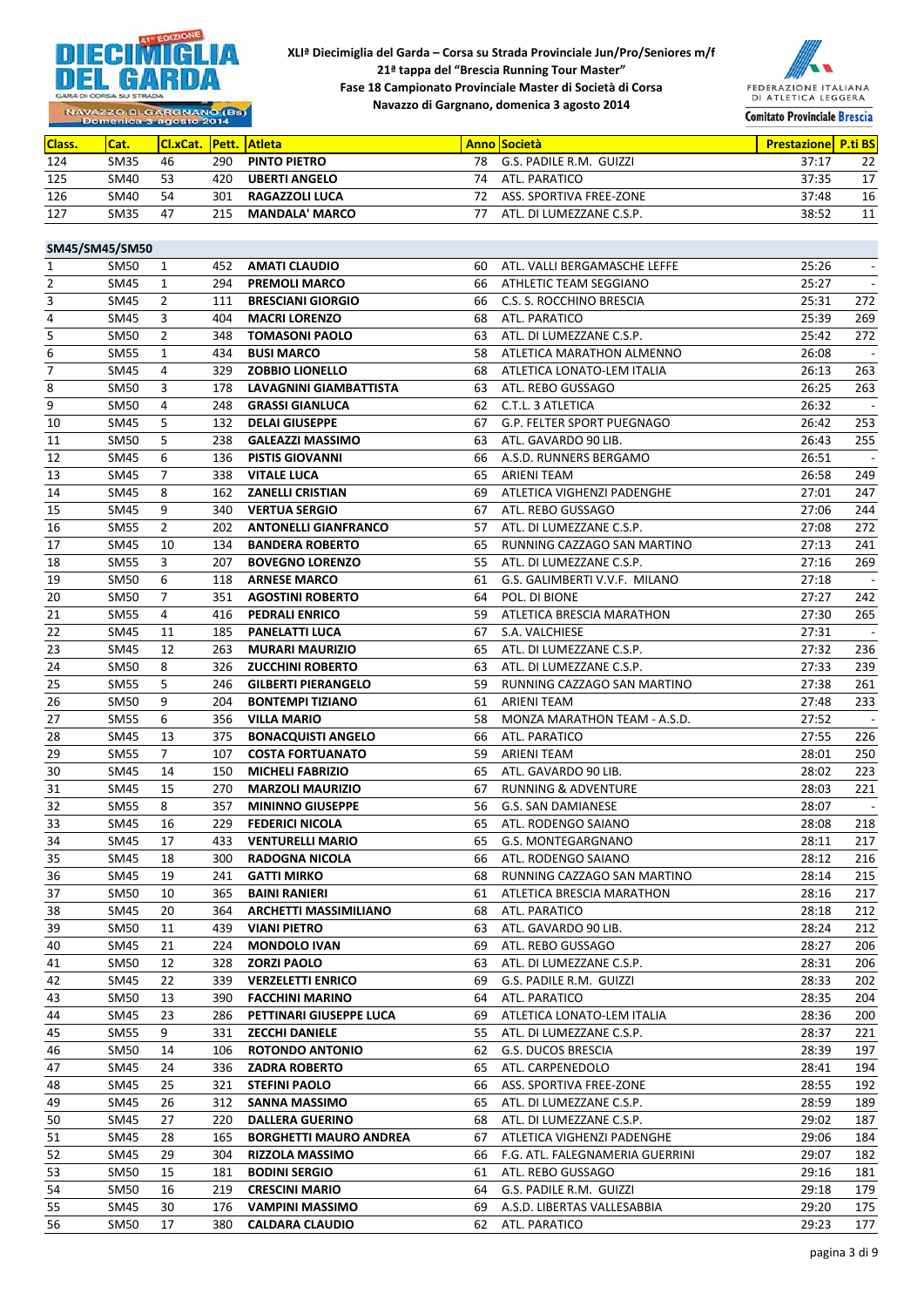



| Class.     | Cat.                | Cl.xCat. |            | <b>Pett. Atleta</b>                                    |          | <b>Anno Società</b>                                         | <b>Prestazione</b> P.ti BS |            |
|------------|---------------------|----------|------------|--------------------------------------------------------|----------|-------------------------------------------------------------|----------------------------|------------|
| 57         | <b>SM55</b>         | 10       | 382        | <b>CORNA ROMANO</b>                                    | 59       | ATL. PARATICO                                               | 29:31                      | 193        |
| 58         | <b>SM45</b>         | 31       | 446        | <b>BETTONI GAETANO</b>                                 | 69       | ATLETICA BRESCIA MARATHON                                   | 29:32                      | 172        |
| 59         | <b>SM50</b>         | 18       | 279        | <b>PANSI TOMASO</b>                                    | 60       | RUNNING CAZZAGO SAN MARTINO                                 | 29:33                      | 174        |
| 60         | SM50                | 19       | 360        | <b>RIZZARDI MASSIMO</b>                                | 62       | A.S.D. C.U.S. BRESCIA                                       | 29:35                      | 173        |
| 61         | SM45                | 32       | 332        | <b>ZANETTI MARCO</b>                                   | 66       | G.S. PADILE R.M. GUIZZI                                     | 29:36                      | 169        |
| 62         | <b>SM55</b>         | 11       | 208        | <b>MOGLIA GIACOMO</b>                                  | 58       | <b>G.S. DUCOS BRESCIA</b>                                   | 29:37                      | 187        |
| 63         | SM45                | 33       | 335        | <b>ZAMBELLI CLAUDIO</b>                                | 66       | F.G. ATL. FALEGNAMERIA GUERRINI                             | 29:41                      | 166        |
| 64         | <b>SM55</b>         | 12       | 377        | <b>BONO LODOVICO</b>                                   | 56       | ATL. PARATICO                                               | 29:42                      | 184        |
| 65         | <b>SM45</b>         | 34       | 170        | <b>ZANNONI OMAR</b>                                    | 67       | ATLETICA VIGHENZI PADENGHE                                  | 29:46                      | 163        |
| 66         | SM45                | 35       | 239        | <b>GATTA GIOVANNI</b>                                  | 67       | ATL. DI LUMEZZANE C.S.P.                                    | 29:48                      | 162        |
| 67         | <b>SM55</b>         | 13       | 245        | <b>GHIRARDI PIERLUIGI</b>                              | 56       | <b>RUNNING &amp; ADVENTURE</b>                              | 29:49                      | 180        |
| 68         | <b>SM50</b>         | 20       | 268        | <b>MARRAFFA GIUSEPPE</b>                               | 63       | RUNNERS SALO'                                               | 29:50                      | 162        |
| 69         | SM50                | 21       | 413        | <b>SANDRINI MAURO</b>                                  | 60       | G.P. ALLEGRINI                                              | 29:51                      | 160        |
| 70         | <b>SM55</b>         | 14       | 127        | <b>MORETTI LUIGI</b>                                   | 58       | <b>ROMANO RUNNING</b>                                       | 30:08                      | $\sim$ $-$ |
| 71         | <b>SM55</b>         | 15       | 151        | <b>GHIDETTI ANGELO</b>                                 | 56       | ATLETICA VIGHENZI PADENGHE                                  | 30:15                      | 171        |
| 72         | <b>SM45</b>         | 36       | 261        | <b>LOVO ANTONIO</b>                                    | 68       | ASS. SPORTIVA FREE-ZONE                                     | 30:20                      | 148        |
| 73         | <b>SM50</b>         | 22       | 405        | <b>MARTINELLI GERARDINO</b>                            | 61       | ATL. PARATICO                                               | 30:22                      | 149        |
| 74         | <b>SM50</b>         | 23       | 267        | <b>MARINI PIETRO</b>                                   | 62       | ATL. DI LUMEZZANE C.S.P.                                    | 30:28                      | 148        |
| 75         | <b>SM50</b>         | 24       | 363        | APPUHAMY ARADASIWATTA                                  | 61       | ATLETICA BRESCIA MARATHON                                   | 30:29                      | 147        |
| 76         | <b>SM50</b>         | 25       | 288        | <b>DOMENIGHINI GIOVANNI</b>                            | 62       | ATL. PARATICO                                               | 30:33                      | 142        |
| 77         | SM50                | 26       | 385        | <b>CORTESE GIORGIO</b>                                 | 60       | ATL. PARATICO                                               | 30:35                      | 139        |
| 78         | <b>SM50</b>         | 27       | 437        | <b>ORIOLI MAURO</b>                                    | 60       | A.S.D. ATL. BEDIZZOLE                                       | 30:48                      | 133        |
| 79         | SM50                | 28       | 247        | <b>GIORDANO RICCARDO</b>                               | 63       | ASS. SPORTIVA FREE-ZONE                                     | 30:52                      | 132        |
| 80         | <b>SM50</b>         | 29       | 358        | <b>MARRAS IGNAZIO</b>                                  | 60       | G.S. MONTEGARGNANO                                          | 30:53                      | 131        |
| 81         | <b>SM50</b>         | 30       | 347        | <b>TRECCANI DARIO SILVANO</b>                          | 64       | F.G. ATL. FALEGNAMERIA GUERRINI                             | 30:56                      | 130        |
| 82         | <b>SM55</b>         | 16       | 253        | <b>GUSSAGO MAURIZIO</b>                                | 59       | ATL. DI LUMEZZANE C.S.P.                                    | 30:57                      | 142        |
| 83         | <b>SM50</b>         | 31       | 131        | <b>ZAPPONI MAURIZIO</b>                                | 61       | <b>G.P. OVER PONTEVICO</b>                                  | 31:00                      | 127        |
| 84         | SM45                | 37       | 386        | <b>CUNEGATTI CORNELIO</b>                              | 67       | A.S.D. ATL. BEDIZZOLE                                       | 31:12                      | 122        |
| 85         | <b>SM50</b>         | 32       | 258        | <b>LENZA UGO</b>                                       | 64       | ASS. SPORTIVA FREE-ZONE                                     | 31:13                      | 123        |
| 86         | <b>SM50</b>         | 33       | 167        | <b>BETTINI OSVALDO</b>                                 | 60       | G.S. MONTEGARGNANO                                          | 31:20                      | 120        |
| 87         | SM50                | 34       | 164        | <b>PINTORI GIOVANNI</b>                                | 63       | <b>G.S. DUCOS BRESCIA</b>                                   | 31:24                      | 118        |
| 88         | SM50                | 35       | 146        | <b>BERTASI MAURO</b>                                   | 62       | G.S. PADILE R.M. GUIZZI                                     | 31:26                      | 117        |
| 89         | SM45                | 38       | 212        | <b>CAVAGNINI ALBERTO</b>                               | 67       | ASS. SPORTIVA FREE-ZONE                                     | 31:28                      | 113        |
| 90         | <b>SM55</b>         | 17       | 325        | <b>TEDOLDI MAURO</b>                                   | 56       | <b>RUNNING &amp; ADVENTURE</b>                              | 31:34                      | 124        |
| 91         | SM45                | 39       | 145        | <b>BUSSENI ENNIO</b>                                   | 68       | ATLETICA VIGHENZI PADENGHE                                  | 31:35                      | 110        |
| 92         | SM45                | 40       | 447        | <b>MALIGHETTI ALESSANDRO</b>                           | 65       | ATLETICA BRESCIA MARATHON                                   | 31:36                      | 109        |
| 93         | <b>SM55</b>         | 18       | 252        | <b>GUIZZI ROBERTO</b>                                  | 59       | G.S. PADILE R.M. GUIZZI                                     | 31:39                      | 121        |
| 94         | <b>SM55</b>         | 19       | 156        | <b>MAGGI SERGIO</b>                                    | 56       | ATLETICA VIGHENZI PADENGHE                                  | 31:46                      | 116        |
| 95         | <b>SM50</b>         | 36       | 442        | <b>ZAMBELLI GIANFRANCO</b>                             | 60       | ATLETICA BRESCIA MARATHON                                   | 31:49                      | 103        |
| 96         | <b>SM55</b>         | 20       | 374        | <b>BERTOLDI CLAUDIO</b>                                | 59       | ATL. PARATICO                                               | 31:54                      | 112        |
| 97         | SM55                | 21       | 406        | <b>MOMETTI MAURIZIO</b>                                | 58       | ATLETICA BRESCIA MARATHON                                   | 32:02                      | 109        |
| 98         | <b>SM55</b>         | 22       | 323        | <b>TANGHETTI EZIO</b>                                  | 57       | ATL. REBO GUSSAGO                                           | 32:04                      | 108        |
| 99         | SM45                | 41       | 240        | <b>GATTI GRAZIANO</b>                                  | 67       | RUNNING CAZZAGO SAN MARTINO                                 | 32:06                      | 96         |
| 100        | SM50                | 37       | 299        | <b>RADICI OLOVIERO</b>                                 | 61       | ATL. CARPENEDOLO                                            | 32:09                      | 96         |
| 101        | SM50                | 38       | 395        | <b>GANDINI MARIO</b>                                   | 63       | ATL. PARATICO                                               | 32:12                      | 95         |
| 102        | SM45                | 42       | 265        | <b>MUSIO EUGENIO</b>                                   | 68       | G.S. GALIMBERTI V.V.F. MILANO<br>ATLETICA VIGHENZI PADENGHE | 32:13<br>32:14             | $\sim$     |
| 103        | SM45                | 43       | 141        | <b>ANNI DARIO</b>                                      | 68       | RUNNING CAZZAGO SAN MARTINO                                 |                            | 92         |
| 104        | <b>SM55</b>         | 23<br>24 | 217<br>264 | <b>CONSOLI VALTER</b>                                  | 58<br>57 |                                                             | 32:15                      | 101        |
| 105<br>106 | <b>SM55</b><br>SM50 | 39       | 423        | <b>MANENTI CLAUDIO</b><br><b>ZUPPA PAOLO</b>           | 63       | ATLETICA CONCESIO 2009<br>ATLETICA BRESCIA MARATHON         | 32:18<br>32:32             | 100        |
| 107        | SM50                | 40       | 343        | LIVOTTO UMBERTO                                        | 62       | ATL. GAVARDO 90 LIB.                                        | 32:41                      | 90<br>89   |
| 108        | SM50                | 41       | 320        | <b>SOPINI GIORGIO</b>                                  | 64       | ATL. GAVARDO 90 LIB.                                        | 32:53                      | 87         |
|            |                     | 42       | 198        |                                                        |          |                                                             |                            |            |
| 109<br>110 | SM50<br>SM50        | 43       | 269        | <b>ANTONELLI ANTONELLO</b><br><b>MARTINELLI VALTER</b> | 61<br>64 | ATL. DI LUMEZZANE C.S.P.<br>ASS. SPORTIVA FREE-ZONE         | 32:58<br>33:05             | 85<br>81   |
| 111        | <b>SM55</b>         | 25       | 163        | <b>SBROFATTI TIZIANO</b>                               | 58       | ATLETICA VIGHENZI PADENGHE                                  | 33:12                      | 88         |
| 112        | SM50                | 44       | 144        | <b>BORLINI MAURIZIO</b>                                | 64       | ATLETICA VIGHENZI PADENGHE                                  | 33:15                      | 79         |
| 113        | SM45                | 44       | 311        | <b>SALVALAI GIULIO</b>                                 | 65       | F.G. ATL. FALEGNAMERIA GUERRINI                             | 33:20                      | 76         |
| 114        | SM45                | 45       | 383        | <b>COMINELLI RICCARDO</b>                              | 66       | A.S.D. ATL. BEDIZZOLE                                       | 33:29                      | 75         |
| 115        | SM45                | 46       | 322        | <b>TADDEOLINI FRANCESCO</b>                            | 68       | ATL. GAVARDO 90 LIB.                                        | 33:31                      | 74         |
| 116        | SM45                | 47       | 398        | <b>GAVIOLI ANDREA</b>                                  | 65       | ATLETICA BRESCIA MARATHON                                   | 33:35                      | 72         |
| 117        | SM50                | 45       | 354        | <b>SIMONI RICCARDO</b>                                 | 60       | POL. DI BIONE                                               | 33:40                      | 71         |
| 118        | SM50                | 46       | 391        | <b>FILIPPI OLIVO</b>                                   | 64       | ATL. PARATICO                                               | 33:42                      | 69         |
|            |                     |          |            |                                                        |          |                                                             |                            |            |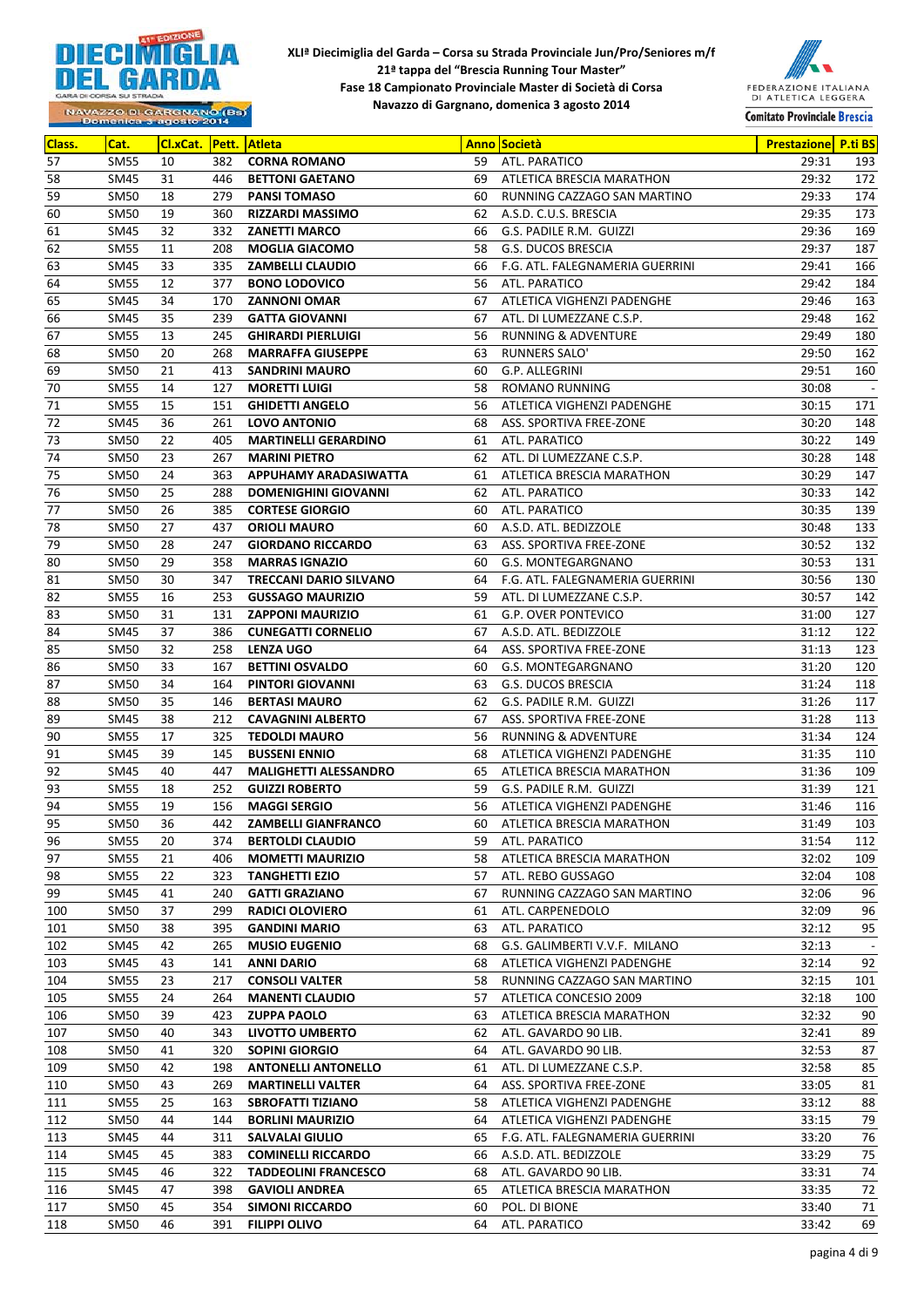



| Class.           | Cat.        | Cl.xCat.       |     | <b>Pett. Atleta</b>            |    | <b>Anno Società</b>                  | <b>Prestazione</b> P.ti BS |                          |
|------------------|-------------|----------------|-----|--------------------------------|----|--------------------------------------|----------------------------|--------------------------|
| 119              | SM45        | 48             | 369 | <b>BERARDI MAURO</b>           | 68 | ATL. PARATICO                        | 33:46                      | 67                       |
| 120              | <b>SM50</b> | 47             | 289 | PIERANI GIACOMO                |    | 61 ATL. REBO GUSSAGO                 | 33:56                      | 66                       |
| 121              | <b>SM55</b> | 26             | 315 | <b>SCARONI ANGELO</b>          |    | 55 F.G. ATL. FALEGNAMERIA GUERRINI   | 33:58                      | 72                       |
| 122              | <b>SM45</b> | 49             | 367 | <b>BELLELLI MASSIMO</b>        |    | 65 ATLETICA BRESCIA MARATHON         | 34:00                      | 63                       |
| 123              | <b>SM45</b> | 50             | 440 | <b>VUOLO SALVATORE</b>         | 69 | E.P.S. - AICS                        | 34:04                      | $\overline{a}$           |
| 124              | <b>SM50</b> | 48             | 203 | <b>BONTEMPI ROBERTO</b>        | 61 | <b>RUNNERS SALO'</b>                 | 34:05                      | 63                       |
| 125              | <b>SM55</b> | 27             | 389 | <b>FERLIGA GIOVANNI</b>        | 56 | ARIENI TEAM                          | 34:07                      | 68                       |
| 126              | <b>SM50</b> | 49             | 361 | <b>BERARDI FLAVIO</b>          | 63 | F.G. ATL. FALEGNAMERIA GUERRINI      | 34:12                      | 60                       |
| 127              | <b>SM55</b> | 28             | 225 | <b>MONTINI ELIO</b>            |    | 55 ATL. DI LUMEZZANE C.S.P.          | 34:18                      | 64                       |
| 128              | <b>SM50</b> | 50             | 428 | <b>CIUTTI CLAUDIO</b>          | 63 | GARDA RUNNING A.S.D.                 | 34:35                      | 56                       |
| 129              | <b>SM50</b> | 51             | 308 | <b>RUFFINI RENATO</b>          | 63 | ATL. REBO GUSSAGO                    | 34:38                      | 54                       |
| 130              | <b>SM50</b> | 52             | 216 | <b>CONFORTI GIANPIETRO</b>     | 60 | ATL. REBO GUSSAGO                    | 34:41                      | 52                       |
| 131              | SM45        | 51             | 350 | <b>MAC FHIONNLAOICH EAMON</b>  | 65 | E.P.S.                               | 34:49                      | $\overline{a}$           |
| 132              | <b>SM55</b> | 29             | 313 | <b>SBARDELLATI VALTER</b>      | 59 | RUNNING CAZZAGO SAN MARTINO          | 35:05                      | 50                       |
| 133              | <b>SM55</b> | 30             | 352 | <b>FACCHINI NARCISO</b>        | 58 | A.S.D. LIBERTAS VALLESABBIA          | 35:13                      | 49                       |
|                  |             |                |     |                                |    |                                      |                            |                          |
| 134              | SM50        | 53             | 412 | <b>PELIZZARI ANGELO</b>        |    | 64 ATL. PARATICO                     | 35:30                      | 42                       |
| 135              | <b>SM55</b> | 31             | 430 | <b>BONTEMPI GUALTIERO</b>      |    | 58 GARDA RUNNING A.S.D.              | 35:55                      | 41                       |
| 136              | <b>SM55</b> | 32             | 427 | <b>REGOSA PAOLO</b>            |    | 56 ATLETICA BRESCIA MARATHON         | 35:58                      | 40                       |
| 137              | <b>SM45</b> | 52             | 189 | <b>BOLDORI MAURIZIO</b>        |    | 67 F.G. ATL. FALEGNAMERIA GUERRINI   | 36:02                      | 34                       |
| 138              | <b>SM45</b> | 53             | 200 | <b>BUSI OSCAR</b>              | 66 | $E.P.S. - CSI$                       | 36:10                      | $\overline{a}$           |
| 139              | <b>SM55</b> | 33             | 353 | <b>FILIPPI FRANCO</b>          | 58 | G.S. FRAVEGGIO                       | 36:16                      | $\overline{\phantom{a}}$ |
| 140              | <b>SM50</b> | 54             | 449 | <b>FRANCESCHINI FABIO</b>      | 60 | GARDA RUNNING A.S.D.                 | 36:34                      | 29                       |
| 141              | <b>SM55</b> | 34             | 438 | <b>BERTONI MARCO</b>           |    | 58 ATLETICA BRESCIA MARATHON         | 36:38                      | 31                       |
| 142              | SM50        | 55             | 370 | <b>BENEDETTI IVO</b>           |    | 60 ATLETICA BRESCIA MARATHON         | 36:51                      | 26                       |
| 143              | <b>SM55</b> | 35             | 139 | <b>ALBINI MARISANGELO</b>      |    | 55 ATLETICA VIGHENZI PADENGHE        | 37:14                      | 26                       |
| 144              | <b>SM55</b> | 36             | 309 | <b>SALOGNI SILVANO</b>         |    | 55 RUNNING & ADVENTURE               | 37:18                      | 24                       |
| 145              | SM50        | 56             | 143 | <b>BELOTTI ENRICO GIULIANO</b> |    | 60 ASS. SPORTIVA FREE-ZONE           | 37:25                      | 20                       |
| 146              | SM50        | 57             | 345 | <b>VAVASSORI PAOLO</b>         |    | 63 ATL. CARPENEDOLO                  | 38:11                      | 16                       |
| 147              | SM50        | 58             | 450 | <b>SILVETRI ANGELO</b>         | 63 | A.S.D. ATL. BEDIZZOLE                | 38:21                      | 13                       |
| 148              | <b>SM55</b> | 37             | 273 | <b>MEGALE SANTO</b>            | 55 | G.S. GALIMBERTI V.V.F. MILANO        | 38:45                      | $\overline{a}$           |
| 149              | SM45        | 54             | 113 | <b>WOLF AUSGAS</b>             | 69 | E.P.S.                               | 39:21                      | $\overline{a}$           |
| 150              | <b>SM45</b> | 55             | 425 | <b>MAZZA MIRCO</b>             | 67 | G.S. MONTEGARGNANO                   | 39:43                      | 10                       |
| 151              | <b>SM55</b> | 38             | 116 | <b>KAUFER DIETER</b>           | 57 | E.P.S.                               | 41:12                      | $\overline{a}$           |
| 152              | <b>SM55</b> | 39             | 372 | <b>SORA CLAUDIO</b>            | 58 | ATL. PARATICO                        | 41:22                      | 5                        |
| 153              | <b>SM55</b> | 40             | 115 | <b>MILANESI VALTER</b>         | 57 | $E.P.S. - CSI$                       | 46:45                      |                          |
|                  |             |                |     |                                |    |                                      |                            |                          |
| <b>OVER SM60</b> |             |                |     |                                |    |                                      |                            |                          |
| 1                | SM60        | 1              | 194 | <b>POSSONI FRANCO</b>          | 52 | <b>ROMANO RUNNING</b>                | 27:58                      | $\overline{a}$           |
| $\overline{2}$   | SM60        | $\overline{2}$ | 129 | <b>TONOLINI ANGELO</b>         |    | 54 G.P. FELTER SPORT PUEGNAGO        | 28:38                      | 272                      |
| 3                | SM60        | 3              | 122 | <b>FADDA GIUSEPPE</b>          |    | 52 A.S.D. G.P. I GAMBER DE CUNCURESS | 28:42                      | $\overline{a}$           |
| 4                | SM65        | 1              | 316 | <b>DONADONI LIVIO</b>          | 49 | ATL. PARATICO                        | 29:46                      | 227                      |
| 5                | SM60        | 4              | 344 | <b>VECCHI VALENTINO</b>        |    | 52 ATL. DI LUMEZZANE C.S.P.          | 29:51                      | 220                      |
| 6                | SM60        | 5              | 378 | <b>BRESCIANI GIUSEPPE</b>      | 53 | ATL. PARATICO                        | 30:01                      | 216                      |
| $\overline{7}$   | SM60        | 6              | 408 | <b>NEZOSI GIOCONDO</b>         | 53 | ATL. PARATICO                        | 30:07                      | 214                      |
| 8                | SM60        | 7              | 149 | <b>FACCHINETTI AMEDEO</b>      | 53 | ATLETICA VIGHENZI PADENGHE           | 30:18                      | 209                      |
| 9                | SM60        | 8              | 333 | <b>ZANARDINI VINCENZO</b>      | 53 | F.G. ATL. FALEGNAMERIA GUERRINI      | 30:30                      | 199                      |
| 10               | SM60        | 9              | 234 | <b>FOCCOLI UMBERTO</b>         | 50 | G.S. PADILE R.M. GUIZZI              | 30:47                      | 183                      |
| 11               | SM60        | 10             | 186 | <b>VALLI NADIR</b>             |    | 53 G.P. ARCI GOODWIN                 | 31:07                      | $\overline{a}$           |
| 12               | SM60        | 11             | 161 | <b>VISCONTI LORENZO</b>        | 54 | ATLETICA VIGHENZI PADENGHE           | 31:19                      | 165                      |
| 13               | SM65        | $\overline{2}$ | 296 | POLONINI PIETRANTONIO          | 49 | ATL. DI LUMEZZANE C.S.P.             | 31:24                      | 162                      |
| 14               | SM60        | 12             | 259 | LIGAROTTI LUCIANO              | 54 | ATL. DI LUMEZZANE C.S.P.             | 32:14                      | 128                      |
|                  |             |                |     |                                |    |                                      |                            |                          |
| 15               | SM65        | 3              | 128 | <b>BANDERA AVIO</b>            | 48 | ATL. CARPENEDOLO                     | 32:50                      | 120                      |
| 16               | SM60        | 13             | 210 | <b>CADENELLI VILLIAM</b>       | 53 | A.S.D. LIBERTAS VALLESABBIA          | 33:00                      | 114                      |
| 17               | SM65        | 4              | 196 | <b>PAGGI FIORENZO</b>          | 49 | A.S.D. G.P. BIGACC DE ELA            | 33:09                      |                          |
| 18               | SM70        | $\mathbf{1}$   | 231 | <b>FILISETTI LUIGI</b>         | 43 | POOL SOC. ATL. ALTA VALLE SERIANA    | 33:13                      |                          |
| 19               | SM65        | 5              | 191 | <b>CIMAROLLI ERMINIO</b>       | 48 | S.A. VALCHIESE                       | 33:17                      | $\overline{\phantom{a}}$ |
| 20               | SM65        | 6              | 298 | PONZONI FRANCO GIULIANO        | 49 | ATL. GAVARDO 90 LIB.                 | 33:33                      | 101                      |
| 21               | SM60        | 14             | 381 | <b>CANTAMESSI GIORGIO</b>      | 51 | ATL. PARATICO                        | 33:41                      | 96                       |
| 22               | SM65        | $\overline{7}$ | 102 | DOTTORELLO VINCENZO            | 47 | C.U.S. PARMA                         | 33:43                      | $\overline{\phantom{a}}$ |
| 23               | SM60        | 15             | 349 | <b>TODESCATO MARIO</b>         | 54 | GARDA RUNNING A.S.D.                 | 33:50                      | 92                       |
| 24               | SM60        | 16             | 443 | PASINETTI GIACOMO              | 50 | $E.P.S. - CSI$                       | 34:04                      | $\overline{\phantom{a}}$ |
| 25               | SM60        | 17             | 257 | LAMPUGNANI NICOLA              | 50 | ATL. DI LUMEZZANE C.S.P.             | 34:10                      | 83                       |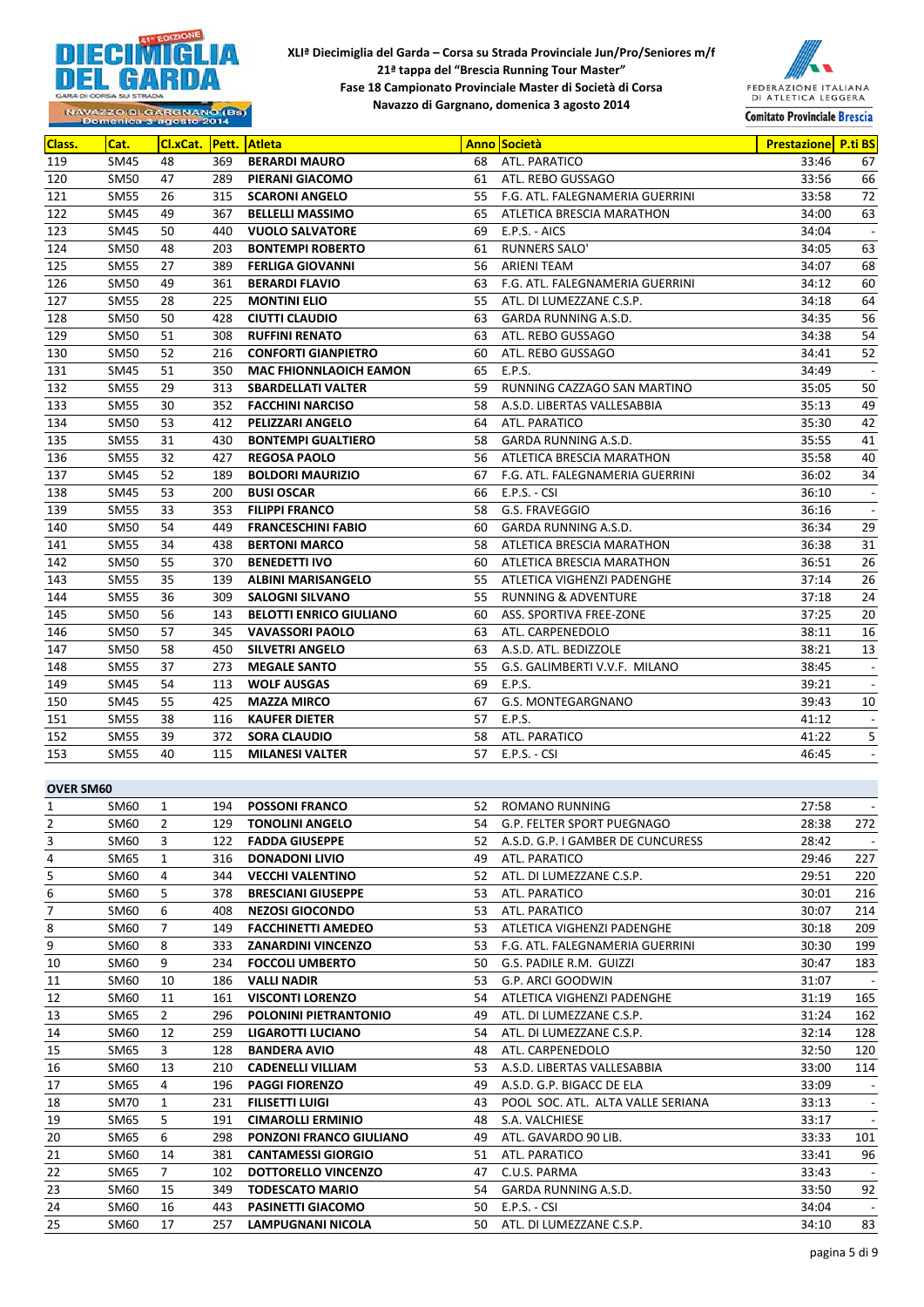



NAVAZZO DI GARGNANO (BS)<br>Domenica 3 agosto 2014

| Class. | Cat.        | Cl.xCat.       |     | <b>Pett. Atleta</b>        |    | <b>Anno Società</b>               | <b>Prestazione</b> P.ti BS |                          |
|--------|-------------|----------------|-----|----------------------------|----|-----------------------------------|----------------------------|--------------------------|
| 26     | SM65        | 8              | 117 | <b>ARCARI ROBERTO</b>      | 45 | ATL. DI LUMEZZANE C.S.P.          | 34:15                      | 80                       |
| 27     | SM70        | $\overline{2}$ | 417 | <b>SPANU GREGORIO</b>      |    | 43 ATL. PARATICO                  | 34:38                      | 75                       |
| 28     | <b>SM75</b> | $\mathbf{1}$   | 355 | <b>VALLI ROCCO</b>         | 39 | A.S.D. ATLETICA LA TORRE          | 34:55                      | $\overline{\phantom{a}}$ |
| 29     | <b>SM70</b> | 3              | 112 | <b>BODEI ENNIO</b>         | 43 | U.S. SERLE                        | 34:59                      | 69                       |
| 30     | SM60        | 18             | 376 | <b>BONASSI LUCIANO</b>     | 53 | ATL. PARATICO                     | 35:00                      | 66                       |
| 31     | <b>SM65</b> | 9              | 432 | <b>PISCIOLI PIERINO</b>    | 45 | ATL. DI LUMEZZANE C.S.P.          | 35:03                      | 65                       |
| 32     | <b>SM70</b> | 4              | 137 | <b>BASSETTO NELLO</b>      | 44 | <b>RUNNING &amp; ADVENTURE</b>    | 35:23                      | 59                       |
| 33     | SM65        | 10             | 109 | <b>COPETA PIERINO</b>      | 45 | <b>G.S. DUCOS BRESCIA</b>         | 35:31                      | 56                       |
| 34     | SM65        | 11             | 418 | <b>STAFFONI MAFFEO</b>     | 47 | ATL. PARATICO                     | 35:48                      | 55                       |
| 35     | SM60        | 19             | 435 | <b>PASQUETTI FRANCESCO</b> | 53 | A.S.D. S.S. LIMONESE              | 35:55                      | 52                       |
| 36     | SM60        | 20             | 277 | <b>PACCHIONI ERIO</b>      | 52 | ATL. GAVARDO 90 LIB.              | 36:00                      | 48                       |
| 37     | SM60        | 21             | 410 | <b>ORLANDI MAURIZIO</b>    | 50 | ATL. PARATICO                     | 36:03                      | 45                       |
| 38     | SM65        | 12             | 157 | <b>BINETTI VALMORE</b>     | 45 | ATL. DI LUMEZZANE C.S.P.          | 36:18                      | 44                       |
| 39     | SM60        | 22             | 436 | <b>FIZZARDI RENATO</b>     | 54 | G.P. ORZIVECCHI                   | 36:26                      | 42                       |
| 40     | SM60        | 23             | 236 | <b>GABRIELI ALESSANDRO</b> | 53 | ATL. DI LUMEZZANE C.S.P.          | 36:31                      | 41                       |
| 41     | SM60        | 24             | 444 | <b>TAVELLI ALBERTO</b>     | 52 | CIRCOLO AMATORI PODISTI           | 36:39                      | 37                       |
| 42     | SM65        | 13             | 396 | <b>GARDONI GIANLUIGI</b>   | 47 | ATL. PARATICO                     | 37:14                      | 34                       |
| 43     | SM60        | 25             | 292 | <b>POZZI SEVERO</b>        | 52 | F.G. ATL. FALEGNAMERIA GUERRINI   | 37:21                      | 28                       |
| 44     | <b>SM75</b> | $\overline{2}$ | 227 | <b>DUINA VITTORIO</b>      | 38 | ATL. DI LUMEZZANE C.S.P.          | 37:26                      | 25                       |
| 45     | SM60        | 26             | 155 | <b>MACCABIANI EGIDIO</b>   | 51 | ATLETICA VIGHENZI PADENGHE        | 38:14                      | 20                       |
| 46     | SM65        | 14             | 384 | <b>CORNACCHIA MICHELE</b>  | 49 | A.S.D. ATL. BEDIZZOLE             | 38:22                      | 17                       |
| 47     | <b>SM70</b> | 5              | 123 | <b>LUCIN LUIGI</b>         | 43 | G.S. FRAVEGGIO                    | 38:50                      | $\overline{\phantom{a}}$ |
| 48     | SM65        | 15             | 281 | <b>PASOTTI SANTO</b>       | 46 | ATL. DI LUMEZZANE C.S.P.          | 39:52                      | 13                       |
| 49     | SM65        | 16             | 124 | <b>CRISCI ANTONIO</b>      | 45 | ATLETICA VIGHENZI PADENGHE        | 39:59                      | 11                       |
| 50     | <b>SM70</b> | 6              | 287 | <b>PEZZOTTI FRANCESCO</b>  | 42 | ATLETICA VILLONGO BG              | 40:06                      | $\overline{\phantom{a}}$ |
| 51     | SM75        | 3              | 125 | <b>TEMPORIN SILVANO</b>    | 37 | <b>G.S. MONTESTELLA MILANO</b>    | 40:14                      | $\overline{\phantom{a}}$ |
| 52     | SM60        | 27             | 337 | <b>VOLTOLINI RINO</b>      | 54 | F.G. ATL. FALEGNAMERIA GUERRINI   | 40:26                      | 10                       |
| 53     | SM60        | 28             | 201 | <b>ANTONELLI COSTANZO</b>  |    | 52 ATL. DI LUMEZZANE C.S.P.       | 40:46                      | 8                        |
| 54     | SM60        | 29             | 280 | <b>PAPAGNO RUGGERO</b>     | 52 | ATL. DI LUMEZZANE C.S.P.          | 40:48                      | 7                        |
| 55     | <b>SM75</b> | 4              | 341 | <b>VENTO VITO</b>          | 36 | ATL. REBO GUSSAGO                 | 41:28                      | 4                        |
| 56     | <b>SM70</b> | $\overline{7}$ | 114 | <b>CONTER GIOVANNI</b>     | 42 | E.P.S. - CSI                      | 42:42                      | $\overline{\phantom{a}}$ |
| 57     | <b>SM75</b> | 5              | 305 | <b>RODOLFI ERMETE</b>      | 38 | ATLETICA VILLONGO BG              | 43:14                      | $\overline{\phantom{a}}$ |
| 58     | <b>SM80</b> | $\mathbf{1}$   | 250 | <b>GUERINI GIOVANNI</b>    | 33 | POOL SOC. ATL. ALTA VALLE SERIANA | 44:41                      | $\overline{\phantom{a}}$ |
| 59     | <b>SM75</b> | 6              | 184 | <b>BELTRAMI COSTANTE</b>   | 36 | S.A. VALCHIESE                    | 46:01                      | $\overline{\phantom{a}}$ |
| 60     | <b>SM75</b> | $\overline{7}$ | 424 | <b>PINI ANDREA</b>         | 39 | G.P. ALLEGRINI                    | 46:36                      | 3                        |
| 61     | <b>SM75</b> | 8              | 445 | <b>FERRARI MARIANO</b>     | 39 | G.S. FRAVEGGIO                    | 46:49                      |                          |
| 62     | SM65        | 17             | 110 | <b>CREMA MASSIMO</b>       | 47 | G.P. FELTER SPORT PUEGNAGO        | 50:57                      | $\mathbf{1}$             |
| 63     | SM65        | 18             | 119 | <b>ARIENTI BRUNO</b>       |    | 47 G.S. GALIMBERTI V.V.F. MILANO  | 51:28                      |                          |

## **JUNIORES/PROMESSE/SENIORES DONNE**

|                | JUNIUMLY/ I NUIVILJJL/ JLIVIUMLY DUIVIVL |                |     |                               |    |                                |       |                          |
|----------------|------------------------------------------|----------------|-----|-------------------------------|----|--------------------------------|-------|--------------------------|
| 1              | <b>SF40</b>                              | $\mathbf{1}$   | 48  | <b>TISI PATRIZIA</b>          | 71 | ATL. GAVARDO 90 LIB.           | 15:49 | 76                       |
| $\overline{2}$ | <b>SF35</b>                              | $\mathbf{1}$   | 49  | <b>SEGHEZZI ALESSANDRA</b>    | 79 | ASS. SPORTIVA FREE-ZONE        | 16:30 | 75                       |
| 3              | <b>SF</b>                                | $\mathbf{1}$   | 534 | <b>FAUSTINI FRANCESCA</b>     | 88 | LIB. ATL. VILLANUOVA '70       | 16:40 |                          |
| 4              | <b>SF40</b>                              | $\overline{2}$ | 528 | <b>TIBURZI VALERIA</b>        | 70 | ATL, PARATICO                  | 16:50 | 75                       |
| 5              | <b>SF</b>                                | $\overline{2}$ | 525 | <b>TAVELLI LIA</b>            | 82 | CIRCOLO AMATORI PODISTI        | 16:57 | $\overline{\phantom{a}}$ |
| 6              | <b>SF35</b>                              | 2              | 96  | <b>SALVI DORINA</b>           | 75 | ATL. RODENGO SAIANO            | 17:10 | 73                       |
| $\overline{7}$ | <b>SF35</b>                              | 3              | 85  | <b>MAJER DANIELA</b>          | 75 | <b>ROMANO RUNNING</b>          | 17:21 |                          |
| 8              | <b>SF35</b>                              | 4              | 52  | <b>VASSALLI DANIELA</b>       | 75 | ATL, GAVARDO 90 LIB.           | 17:40 | 72                       |
| 9              | <b>SF55</b>                              | $\mathbf{1}$   | 63  | <b>LORENZONI MARIA</b>        | 57 | ATLETICA 85 FAENZA             | 17:45 | $\overline{\phantom{a}}$ |
| 10             | <b>SF40</b>                              | 3              | 65  | <b>ILLINI ROBERTA</b>         | 70 | <b>RUNNING &amp; ADVENTURE</b> | 17:48 | 72                       |
| 11             | <b>SF50</b>                              | $\mathbf{1}$   | 531 | <b>SALA PIERANGELA</b>        | 64 | ATLETICA BRESCIA MARATHON      | 17:56 | 75                       |
| 12             | <b>SF</b>                                | 3              | 37  | <b>SANDRINI ANNA</b>          | 85 | ATL, GAVARDO 90 LIB.           | 17:57 |                          |
| 13             | <b>SF50</b>                              | $\overline{2}$ | 50  | SAOTTINI BRESCIANI ANNA MARIA | 64 | ARIENI TEAM                    | 17:59 | 74                       |
| 14             | <b>SF40</b>                              | 4              | 509 | <b>FILIPPINI LUCREZIA</b>     | 72 | ATL, PARATICO                  | 18:03 | 69                       |
| 15             | <b>SF35</b>                              | 5              | 512 | <b>SCALVINI KATIA</b>         | 76 | ATLETICA BRESCIA MARATHON      | 18:04 | 67                       |
| 16             | <b>SF35</b>                              | 6              | 67  | <b>GIRELLI ANGELA</b>         | 78 | ATL, GAVARDO 90 LIB.           | 18:07 | 66                       |
| 17             | <b>SF35</b>                              | $\overline{7}$ | 86  | <b>PELATI ELENA</b>           | 78 | C.U.S. PARMA                   | 18:13 | $\overline{\phantom{a}}$ |
| 18             | SF45                                     | $\mathbf{1}$   | 82  | <b>APOLONE ELENA</b>          | 69 | RUNNING CAZZAGO SAN MARTINO    | 18:15 | 75                       |
| 19             | <b>SF40</b>                              | 5              | 77  | <b>BOLETTI FRANCA</b>         | 70 | ATL. GAVARDO 90 LIB.           | 18:17 | 65                       |
| 20             | <b>SF45</b>                              | $\overline{2}$ | 508 | <b>DERRIGO VERA</b>           | 67 | ATL. PARATICO                  | 18:22 | 73                       |
| 21             | SF40                                     | 6              | 31  | <b>BRAGA CLARA</b>            | 71 | A.S.D. ATL. BEDIZZOLE          | 18:23 | 63                       |
| 22             | SF45                                     | 3              | 76  | <b>BONASSI CRISTINA</b>       | 69 | ARIENI TEAM                    | 18:29 | 70                       |
|                |                                          |                |     |                               |    |                                |       |                          |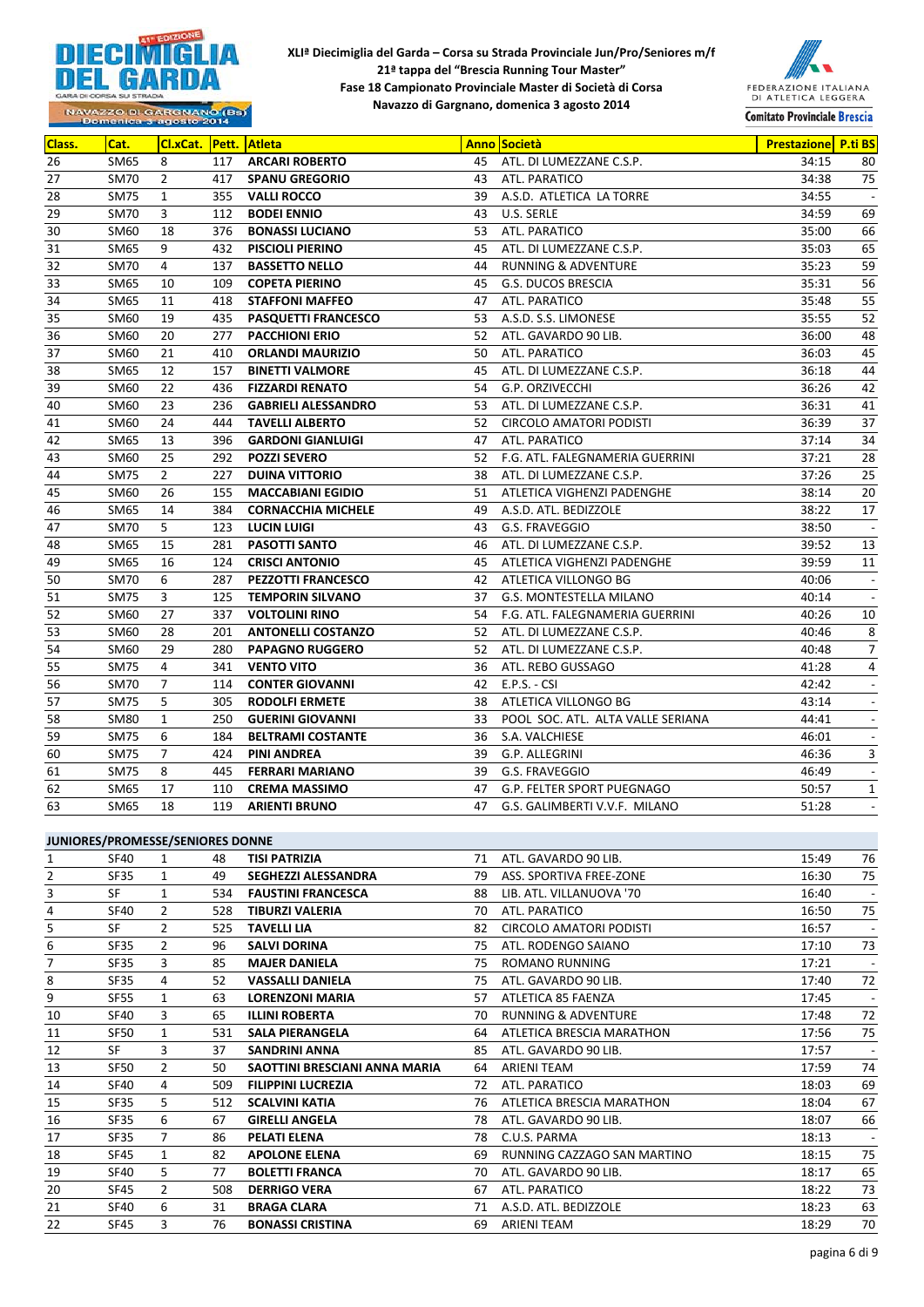



| Class. | Cat.             | <b>Cl.xCat.</b> |     | <b>Pett. Atleta</b><br><b>Anno Società</b> |    | <b>Prestazione P.ti BS</b>        |       |                          |
|--------|------------------|-----------------|-----|--------------------------------------------|----|-----------------------------------|-------|--------------------------|
| 23     | SF50             | 3               | 42  | <b>TUROTTI NADIA</b>                       | 62 | ATL. REBO GUSSAGO                 | 18:42 | 64                       |
| 24     | <b>SF55</b>      | $\overline{2}$  | 56  | PELLICIOLI ELISA                           |    | 59 ATL. DI LUMEZZANE C.S.P.       | 18:49 | 75                       |
| 25     | <b>SF35</b>      | 8               | 530 | <b>TONOLINI ASHA</b>                       |    | 79 U.S. SERLE                     | 18:59 | 58                       |
| 26     | <b>SF40</b>      | $\overline{7}$  | 523 | <b>SCALVINI CARLA</b>                      |    | 73 ATLETICA BRESCIA MARATHON      | 19:02 | 58                       |
| 27     | <b>SF40</b>      | 8               | 30  | <b>BRAMBILLA BARBARA</b>                   | 71 | ATLETICA BRESCIA MARATHON         | 19:11 | 57                       |
| 28     | SF50             | 4               | 88  | <b>MOLINARI MONICA</b>                     | 64 | ATLETICA VIGHENZI PADENGHE        | 19:13 | 59                       |
| 29     | <b>SF35</b>      | 9               | 527 | <b>TURELLI TIZIANA</b>                     | 78 | ATL. PARATICO                     | 19:22 | 54                       |
| 30     | SF               | $\overline{4}$  | 35  | <b>PEROSINI SANDRA</b>                     | 83 | ARIENI TEAM                       | 19:30 |                          |
| 31     | SF50             | 5               | 529 | <b>BOSELLI MARIA LUISA</b>                 | 62 | G.P. ORZIVECCHI                   | 19:32 | 57                       |
| 32     | <b>SF45</b>      | 4               | 532 | <b>MASSERDOTTI DANIELA</b>                 | 66 | ATLETICA BRESCIA MARATHON         | 19:34 | 60                       |
| 33     | <b>SF55</b>      | 3               | 69  | <b>DESTRO PATRIZIA</b>                     | 59 | ATL. GAVARDO 90 LIB.              | 19:35 | 65                       |
| 34     | <b>SF45</b>      | 5               | 518 | <b>PELI ROBERTA</b>                        | 68 | ATLETICA BRESCIA MARATHON         | 19:37 | 58                       |
| 35     | <b>SF35</b>      | 10              | 45  | <b>VEZZOLI LAURA</b>                       | 76 | RUNNING CAZZAGO SAN MARTINO       | 19:51 | 49                       |
| 36     | SF60             | $\mathbf{1}$    | 34  | <b>BOESI MARIA GRAZIA</b>                  | 54 | ATL. PARATICO                     | 20:03 | 61                       |
| 37     | <b>SF55</b>      | 4               | 71  | <b>CIMASCHI ANTONELLA</b>                  | 56 | ATL. DI LUMEZZANE C.S.P.          | 20:04 | 60                       |
| 38     | <b>SF40</b>      | 9               | 80  | <b>AUSONIO ANGELA</b>                      | 74 | ATL. DI LUMEZZANE C.S.P.          | 20:07 | 47                       |
| 39     | SF50             | 6               | 58  | <b>NARDI ROSANNA</b>                       | 64 | ATL. VIRTUS CASTENEDOLO           | 20:11 | 48                       |
| 40     | <b>SF50</b>      | $\overline{7}$  | 46  | <b>ZANOLETTI AGNESE</b>                    | 64 | ARIENI TEAM                       | 20:24 | 47                       |
| 41     | <b>SF50</b>      | 8               | 70  | <b>CROTTI MARINA</b>                       | 61 | ATL. GAVARDO 90 LIB.              | 20:35 | 46                       |
| 42     | <b>SF50</b>      | 9               | 503 | <b>CONSIGLIERE ANGELA</b>                  | 64 | ATLETICA BRESCIA MARATHON         | 20:36 | 45                       |
| 43     | <b>SF45</b>      | 6               | 78  | <b>BERNARDELLI LAURA</b>                   | 68 | ATL. GAVARDO 90 LIB.              | 20:40 | 47                       |
| 44     | <b>SF35</b>      | 11              | 533 | <b>POZZANI GENNY</b>                       | 79 | GARDA RUNNING A.S.D.              | 20:43 | 40                       |
| 45     | <b>SF50</b>      | 10              | 61  | <b>MARAZZONE GIULIANA</b>                  | 64 | <b>RUNNING &amp; ADVENTURE</b>    | 20:44 | 42                       |
| 46     | <b>SF40</b>      | 10              | 95  | <b>MILANI BIANCA</b>                       | 73 | ROAD RUNNERS CLUB MILANO          | 20:46 | $\overline{\phantom{a}}$ |
| 47     | SF60             | $\overline{2}$  | 55  | <b>RAVERA LIDIA</b>                        | 54 | <b>CIRCOLO AMATORI PODISTI</b>    | 20:51 | 48                       |
| 48     | <b>SF45</b>      | $\overline{7}$  | 44  | <b>UBOLDI SILVANA</b>                      | 66 | ATL. GAVARDO 90 LIB.              | 20:55 | 43                       |
| 49     | <b>SF40</b>      | 11              | 517 | PEDRALI GIOVANNA                           | 73 | ATL. PARATICO                     | 21:02 | 36                       |
| 50     | <b>SF50</b>      | 11              | 506 | DE FALCO MARZIA                            | 62 | ATLETICA BRESCIA MARATHON         | 21:03 | 37                       |
| 51     | <b>SF55</b>      | 5               | 91  | <b>DELAI ANNALISA</b>                      | 55 | ATLETICA VIGHENZI PADENGHE        | 21:09 | 43                       |
| 52     | <b>SF40</b>      | 12              | 520 | <b>PEZZONI LINDA</b>                       | 74 | ATL. PARATICO                     | 21:21 | 33                       |
| 53     | SF50             | 12              | 39  | <b>LUNELLI MONICA</b>                      | 63 | G.S. FRAVEGGIO                    | 21:23 | $\sim$                   |
| 54     | SF45             | 8               | 524 | <b>AMIGONI CARLA</b>                       | 68 | G.S. MONTEGARGNANO                | 21:30 | 37                       |
| 55     | <b>SF45</b>      | 9               | 83  | <b>ANSELMINO CLAUDIA</b>                   | 65 | RUNNERS SALO'                     | 21:36 | 36                       |
| 56     | <b>SF45</b>      | 10              | 516 | <b>MILESI GIULIANA</b>                     | 66 | ATL. PARATICO                     | 21:39 | 35                       |
| 57     | SF35             | 12              | 57  | <b>PAPA MARA</b>                           | 79 | ATL. GAVARDO 90 LIB.              | 21:41 | 29                       |
| 58     | SF <sub>50</sub> | 13              | 47  | <b>SEGHEZZI MONICA</b>                     | 64 | POOL SOC. ATL. ALTA VALLE SERIANA | 21:46 | $\sim$                   |
| 59     | <b>SF45</b>      | 11              | 92  | <b>DE BIASI MARA</b>                       | 65 | ATLETICA VIGHENZI PADENGHE        | 21:49 | 32                       |
| 60     | <b>SF45</b>      | 12              | 38  | <b>FERRARI ELENA</b>                       | 66 | G.P. VILLASANTESE                 | 21:50 | $\overline{\phantom{a}}$ |
| 61     | <b>SF40</b>      | 13              | 72  | <b>CASTIGLIA ANNA MARIA</b>                | 73 | ATL. DI LUMEZZANE C.S.P.          | 21:53 | 27                       |
| 62     | JF               | $\mathbf{1}$    | 32  | <b>BORGHETTI ALICE</b>                     | 95 | ATLETICA VIGHENZI PADENGHE        | 21:55 | $\sim$                   |
| 63     | SF55             | 6               | 33  | <b>BOCCIA ANNUNZIATA</b>                   | 59 | ATLETICA BRESCIA MARATHON         | 22:01 | 33                       |
| 64     | SF35             | 13              | 501 | <b>CANTAMESSI EMANUELA</b>                 | 77 | ATL. PARATICO                     | 22:02 | 25                       |
| 65     | SF65             | $\mathbf{1}$    | 84  | <b>ROMAIOLI BRUNA</b>                      | 47 | E.P.S. - CSI                      | 22:03 | $\blacksquare$           |
| 66     | <b>SF45</b>      | 13              | 41  | <b>TOGNAZZI DANIA</b>                      | 69 | ARIENI TEAM                       | 22:06 | 28                       |
| 67     | SF40             | 14              | 505 | DATTOLA ALESSANDRA                         | 73 | ATLETICA BRESCIA MARATHON         | 22:09 | 23                       |
| 68     | <b>SF45</b>      | 14              | 513 | <b>GOTTARDI SARA</b>                       | 68 | ATLETICA BRESCIA MARATHON         | 22:10 | 25                       |
| 69     | SF               | 5               | 29  | <b>FIORINI SARA</b>                        | 81 | ATLETICA BRESCIA MARATHON         | 22:11 |                          |
| 70     | SF40             | 15              | 522 | <b>RUSSO CARMELA</b>                       | 73 | ATLETICA BRESCIA MARATHON         | 22:27 | 21                       |
| 71     | <b>SF50</b>      | 14              | 94  | BARESI ONDINA                              | 64 | ATLETICA VIGHENZI PADENGHE        | 22:30 | 21                       |
| 72     | SF55             | $7\overline{ }$ | 60  | <b>MAZZA GIULIANA</b>                      | 56 | ATL. GAVARDO 90 LIB.              | 22:50 | 24                       |
| 73     | SF40             | 16              | 64  | MICHELIN ALESSANDRA                        | 74 | ASS. SPORTIVA FREE-ZONE           | 22:58 | 18                       |
| 74     | SF40             | 17              | 79  | <b>BERARDI PAOLA</b>                       | 71 | G.S. PADILE R.M. GUIZZI           | 23:00 | 17                       |
| 75     | SF50             | 15              | 514 | <b>MAIFRINI MARINA</b>                     | 63 | ATLETICA BRESCIA MARATHON         | 23:02 | 17                       |
| 76     | SF65             | $\overline{2}$  | 74  | <b>BOTTARELLI VALENTINA</b>                | 48 | ATL. DI LUMEZZANE C.S.P.          | 23:04 | 19                       |
| 77     | SF35             | 14              | 43  | BAGOSSI ANNALISA                           | 75 | ATLETICA BRESCIA MARATHON         | 23:14 | 14                       |
| 78     | <b>SF50</b>      | 16              | 511 | <b>GARBELLI ANTONIA</b>                    | 62 | ATLETICA BRESCIA MARATHON         | 23:20 | 14                       |
| 79     | SF60             | 3               | 519 | <b>PERGER ROSA</b>                         | 51 | ATL. PARATICO                     | 23:27 | 15                       |
| 80     | SF55             | 8               | 53  | <b>SANDRINI MARIA</b>                      | 57 | ATL. GAVARDO 90 LIB.              | 23:51 | 14                       |
| 81     | SF40             | 18              | 54  | <b>RIVETTI SIMONA</b>                      | 72 | ATL. DI LUMEZZANE C.S.P.          | 24:22 | 10                       |
| 82     | SF60             | 4               | 81  | <b>ATTOLICO FRANCA</b>                     | 53 | ATL. DI LUMEZZANE C.S.P.          | 24:26 | 11                       |
| 83     | SF50             | 17              | 392 | <b>FIORETTI MARIASSUNTA</b>                | 63 | ATLETICA BRESCIA MARATHON         | 24:36 | 9                        |
| 84     | SF65             | 3               | 507 | <b>DELBARBA EUGENIA</b>                    | 46 | ATL. PARATICO                     | 24:44 | 9                        |
|        |                  |                 |     |                                            |    |                                   |       |                          |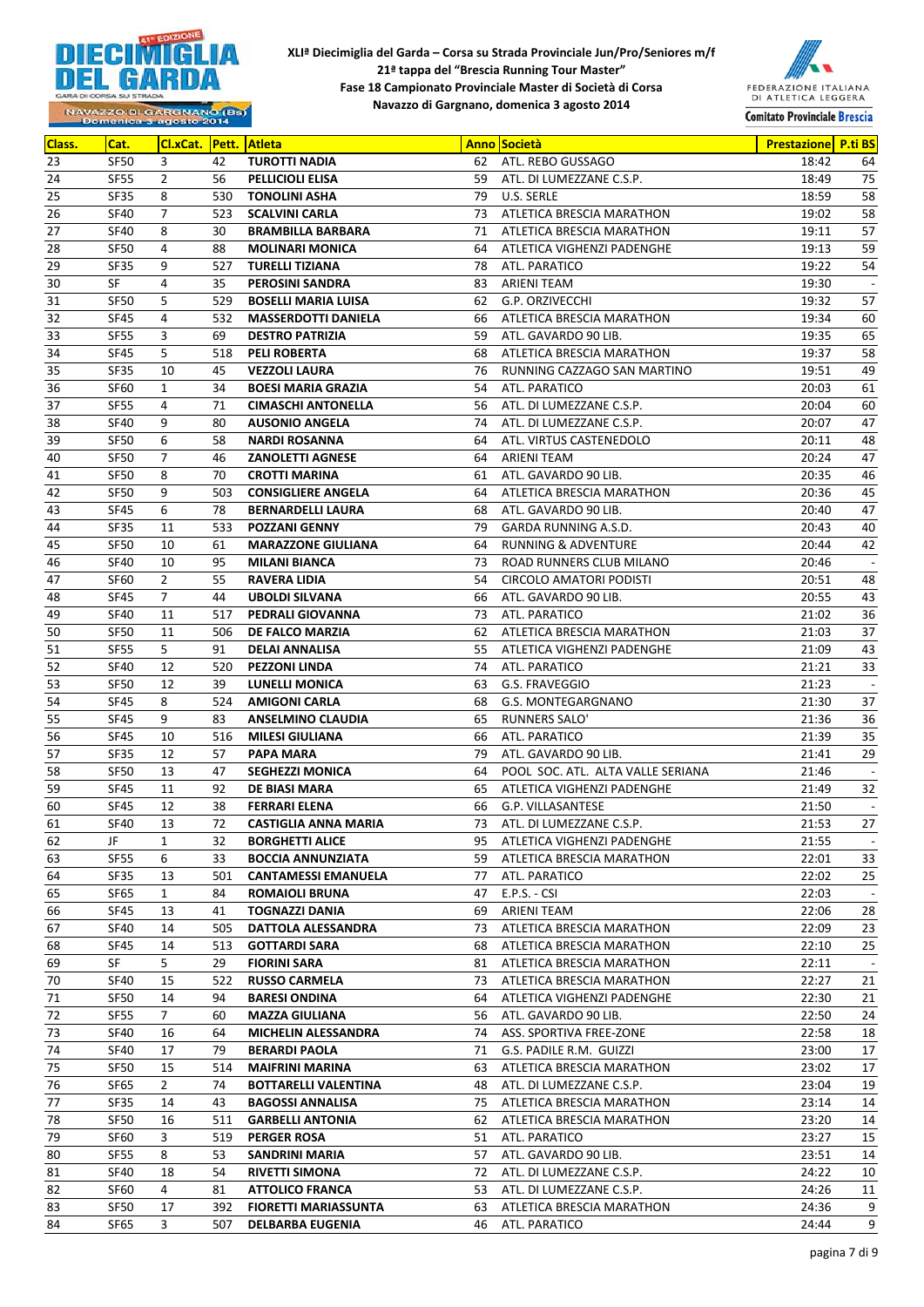



NAVAZZO DI GARGNANO (BS)<br>Domenica 3 agosto 2014

| Class. | Cat.        | <b>ICI.xCat. Pett. Atleta</b> |     |                           |    | <b>Anno Società</b>               | <b>Prestazione P.ti BS</b> |                          |
|--------|-------------|-------------------------------|-----|---------------------------|----|-----------------------------------|----------------------------|--------------------------|
| 85     | <b>SF60</b> |                               | 68  | <b>FALAPPI PAOLA</b>      | 51 | ASS. SPORTIVA FREE-ZONE           | 25:01                      | 8                        |
| 86     | <b>SF60</b> | b                             | 502 | <b>CHIODELLI PAOLA</b>    | 54 | ATLETICA BRESCIA MARATHON         | 25:54                      | 6                        |
| 87     | <b>SF50</b> | 18                            | 66  | <b>MOLINARI DONATELLA</b> | 64 | ATL. DI LUMEZZANE C.S.P.          | 26:25                      | 4                        |
| 88     | <b>SF50</b> | 19                            | 51  | <b>MC GINLEY MAUREEN</b>  | 63 | E.P.S.                            | 27:01                      | $\overline{\phantom{a}}$ |
| 89     | <b>SF35</b> | 15                            | 510 | <b>MOCCIA LAURA</b>       |    | ATLETICA BRESCIA MARATHON         | 28:35                      | 3                        |
| 90     | <b>SF50</b> | 20                            | 515 | <b>PAROLETTI TERESA</b>   | 60 | ATL. PARATICO                     | 29:11                      |                          |
| 91     | <b>SF65</b> | 4                             | 100 | <b>SCHENA PAOLA</b>       | 49 | G.P. FELTER SPORT PUEGNAGO        | 29:18                      |                          |
| 92     | <b>SF75</b> |                               | 98  | <b>BERNARDI PAOLA</b>     | 39 | A.S.D. G.P. I GAMBER DE CUNCURESS | 30:39                      |                          |

#### **Fase 18 Campionato Provinciale Master di Società di Corsa ‐ FEMMINILE**

| Class.         | Società                            | <b>Punti</b> |  |  |  |  |  |  |  |
|----------------|------------------------------------|--------------|--|--|--|--|--|--|--|
| 1              | <b>ATLETICA BRESCIA MARATHON</b>   | 623          |  |  |  |  |  |  |  |
| $\overline{2}$ | ATL. GAVARDO 90 LIB.<br>547        |              |  |  |  |  |  |  |  |
| 3              | <b>ATL. PARATICO</b>               | 487          |  |  |  |  |  |  |  |
| 4              | ATL. DI LUMEZZANE C.S.P.           | 254          |  |  |  |  |  |  |  |
| 5              | <b>ARIENI TEAM</b>                 | 219          |  |  |  |  |  |  |  |
| 6              | <b>ATLETICA VIGHENZI PADENGHE</b>  | 156          |  |  |  |  |  |  |  |
| 7              | <b>RUNNING CAZZAGO SAN MARTINO</b> | 124          |  |  |  |  |  |  |  |
| 8              | <b>RUNNING &amp; ADVENTURE</b>     | 114          |  |  |  |  |  |  |  |
| 9              | <b>ASS. SPORTIVA FREE-ZONE</b>     | 101          |  |  |  |  |  |  |  |
| 10             | <b>ATL. RODENGO SAIANO</b>         | 73           |  |  |  |  |  |  |  |
| 11             | <b>ATL. REBO GUSSAGO</b>           | 64           |  |  |  |  |  |  |  |
| 12             | A.S.D. ATL. BEDIZZOLE              | 63           |  |  |  |  |  |  |  |
| 13             | <b>U.S. SERLE</b>                  | 58           |  |  |  |  |  |  |  |
| 14             | <b>G.P. ORZIVECCHI</b>             | 57           |  |  |  |  |  |  |  |
| 15             | <b>CIRCOLO AMATORI PODISTI</b>     | 48           |  |  |  |  |  |  |  |
| 16             | <b>ATL. VIRTUS CASTENEDOLO</b>     | 48           |  |  |  |  |  |  |  |
| 17             | <b>GARDA RUNNING A.S.D.</b>        | 40           |  |  |  |  |  |  |  |
| 18             | <b>G.S. MONTEGARGNANO</b>          | 37           |  |  |  |  |  |  |  |
| 19             | <b>RUNNERS SALO'</b>               | 36           |  |  |  |  |  |  |  |
| 20             | <b>G.S. PADILE R.M. GUIZZI</b>     | 17           |  |  |  |  |  |  |  |
| 21             | <b>G.P. FELTER SPORT PUEGNAGO</b>  | $\mathbf{1}$ |  |  |  |  |  |  |  |